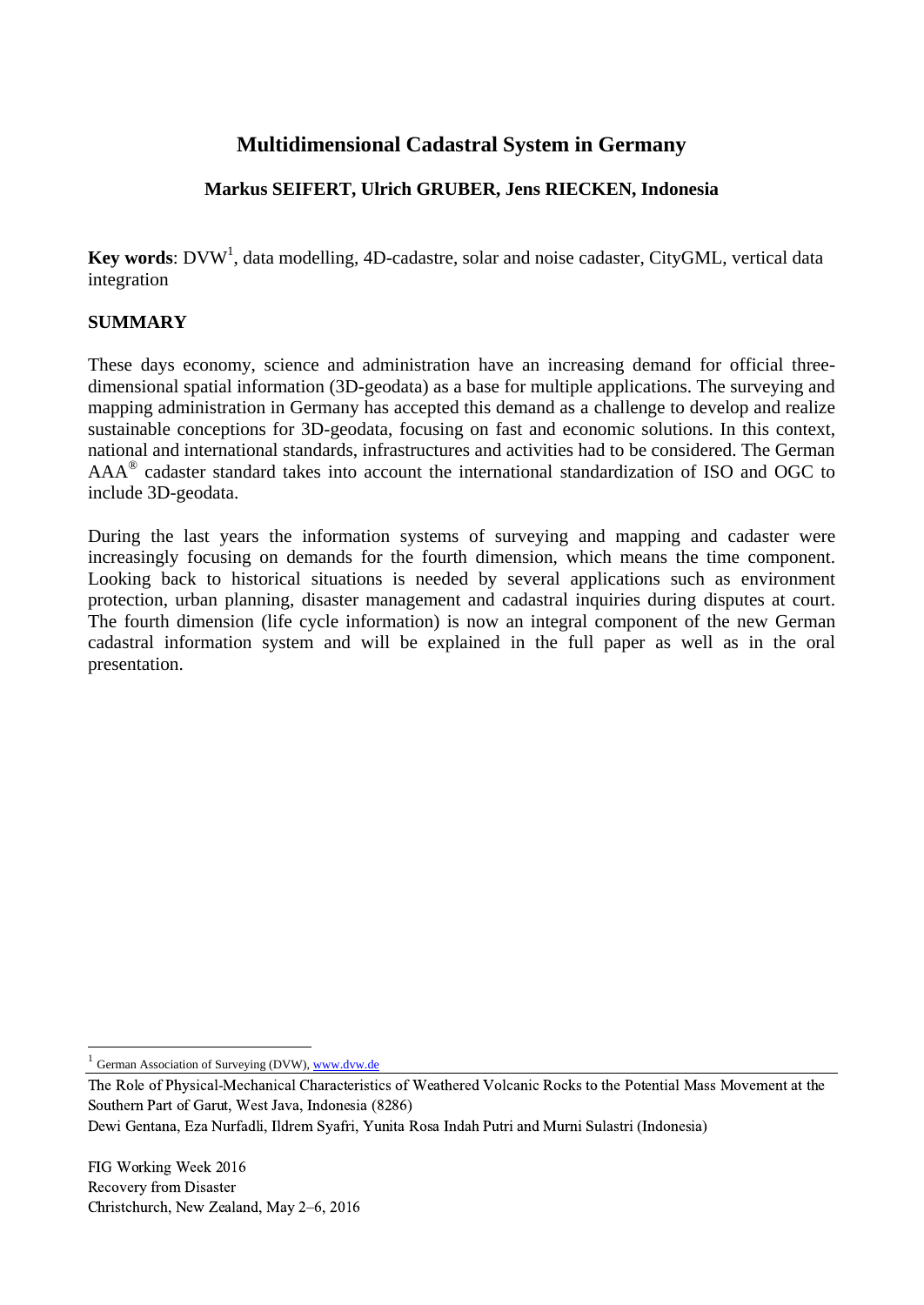## **Multidimensional Cadastral System in Germany**

## **Markus SEIFERT, Ulrich GRUBER, Jens RIECKEN, Indonesia**

## **1. THE DEMAND FOR 3D-BUILDING INFORMATION**

### **1.1 Energy turnaround**

In Germany the government targets at climate and environmental protection currently lead to extensive changes in the energy sector, the so called energy turnaround. This includes the end of the use of nuclear energy by 2020, the reduction of greenhouse gases and other objectives (BlmSchG,

2012). As a result planning processes especially have to take into account the use of photovoltaic technology, geothermal energy, wind energy and the energetic isolation of buildings.

From the process view, data must be available to provide actual information of the environment and all energetically relevant topics. Very often this leads to a data collection or at least to a data processing task. Having the required information, the analysis and the evaluation will give a sustainable picture of the energy balance, including possible savings the use of renewals energies and energetic isolations of buildings.



Photovoltaic map of the city of Dusseldorf

### **1.2 Noise protection**

The 3D-geometry and semantics, particularly of buildings, are very important for simulating and mapping of noise expansion. By a European directive every five years the member states of the European Union are obliged to determine and to document noise pollution in cities. In addition the progress of noise-reduction is checked.

The Role of Physical-Mechanical Characteristics of Weathered Volcanic Rocks to the Potential Mass Movement at the Southern Part of Garut, West Java, Indonesia (8286)

Dewi Gentana, Eza Nurfadli, Ildrem Syafri, Yunita Rosa Indah Putri and Murni Sulastri (Indonesia)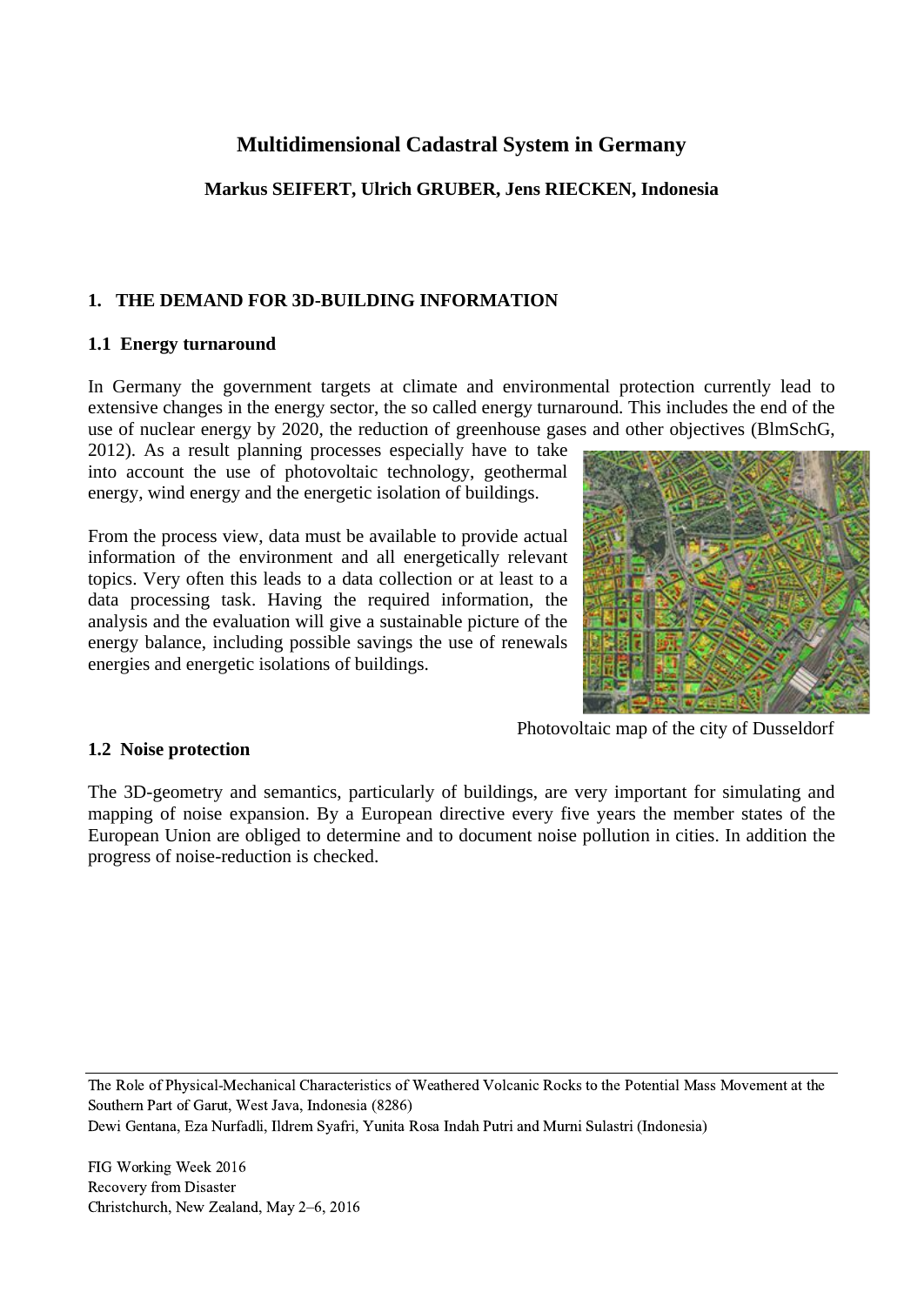

Noise map of the city of Dusseldorf (left: during day time, right: at night)

#### **1.3 Urban planning**

urban planning was always essential in the 2D-world, especially to consider the property distribution. Nowadays 3D-information is a basic demand of the urban planning sector. Demographic effects and other restrictions could be visualized in planning alternatives.



Planned school in the county of Recklinghausen

#### **1.4 Disaster management**

Increasingly 3D-information is used in the simulation of disasters, for example for evacuation and flood scenarios.

Right: Air rescue – county of Recklinghausen



The Role of Physical-Mechanical Characteristics of Weathered Volcanic Rocks to the Potential Mass Movement at the Southern Part of Garut, West Java, Indonesia (8286)

Dewi Gentana, Eza Nurfadli, Ildrem Syafri, Yunita Rosa Indah Putri and Murni Sulastri (Indonesia)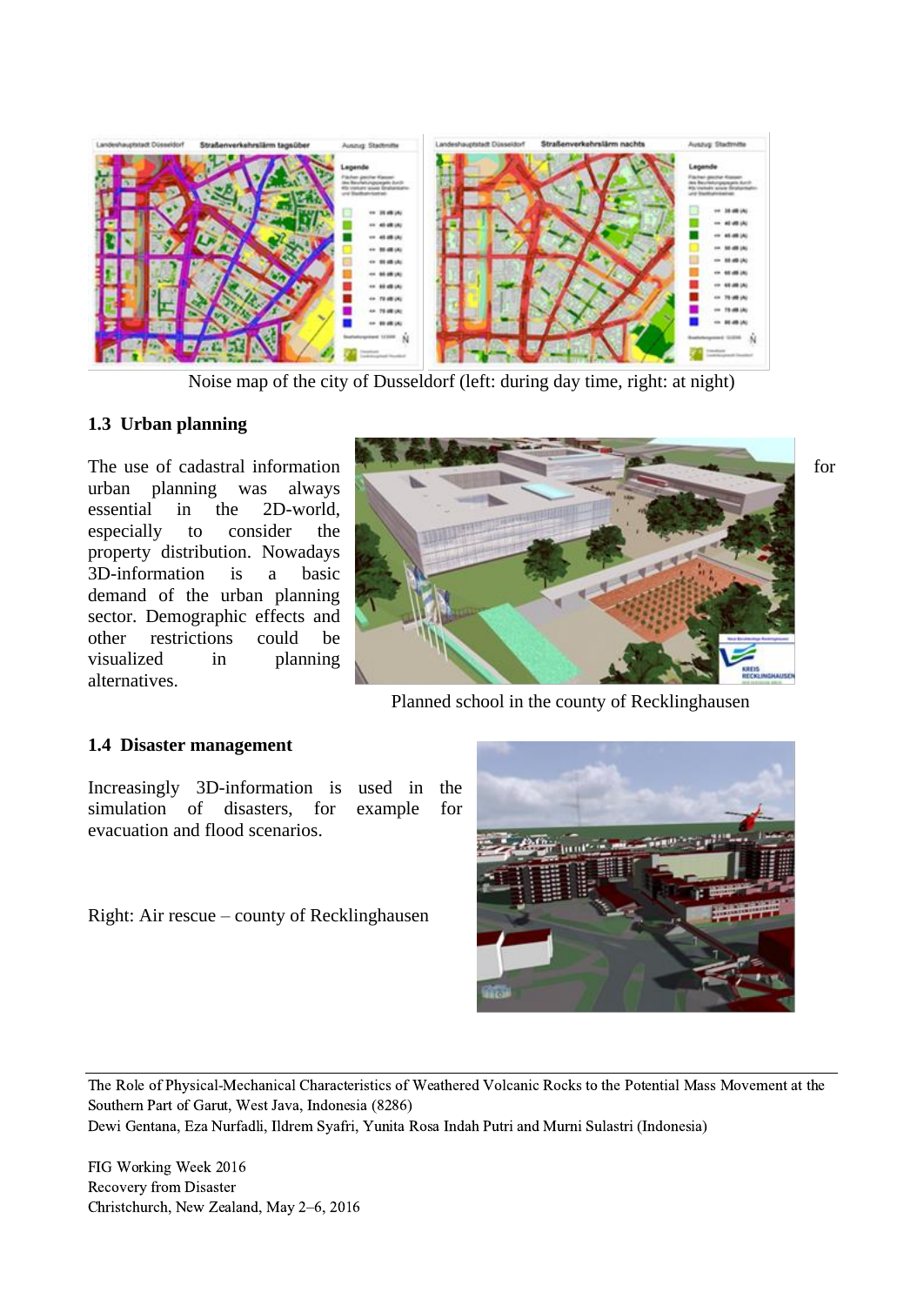### **2. REQUIREMENTS FOR 3D-BUILDING INFORMATION**

### **2.1 Level of Detail (LoD) in the cadaster**

While 3D-building information in the LoD 1 are sufficient for applications like noise mapping (1.2) many other application like the aforementioned photovoltaic map (1.1) at least need a higher LoD 2 resolution (CityGML, 2012). As a consequence so-called "city-models" were built up in many cities in Germany. Their basic goal was to support or even allow a visualization of special application scenarios (examples: 1.3, 1.4). On the other side these models had not special quality or updating mechanisms. Often they used the cadaster as a data source (exact location / 2D building information), but they never became part of the cadaster. To overcome this lack a proposal came up to expand the official cadastral  $AAA^{\circ}$  - data model towards the third dimension.



### **2.2 Approach**

Several investigations have proved that only some additional information is needed to build up a 3D-spacial data set out of the existing 2D-spacial cadastral data and to keep the information up to date. What is needed are the number of floors, ridge direction, and the building height. Most of this information already exists in the planning process; additional data is collected during the cadastral survey. With this approach and the integration the aforementioned information a future 3D-cadaster could be implemented sustainable.

These days the 3D approach is a "topographic" extension of the cadaster in Germany. The demand for taxation was the reason for the establishment of the cadaster in the beginning of the 19th century. One hundred years later the property cadaster was established. In the last decades the cadaster was increasingly used for other necessary mapping and planning issues - it became a so called multi-purpose cadaster, at that time restricted to 2D. With the  $AAA^{\circledast}$  – model modern technologies, XML- descriptions' suitable software came up (Hawerk 2002) and today the link to CityGML takes place (Gröger et. al. 2011). With this the 3D-ability is included.

The Role of Physical-Mechanical Characteristics of Weathered Volcanic Rocks to the Potential Mass Movement at the Southern Part of Garut, West Java, Indonesia (8286)

Dewi Gentana, Eza Nurfadli, Ildrem Syafri, Yunita Rosa Indah Putri and Murni Sulastri (Indonesia)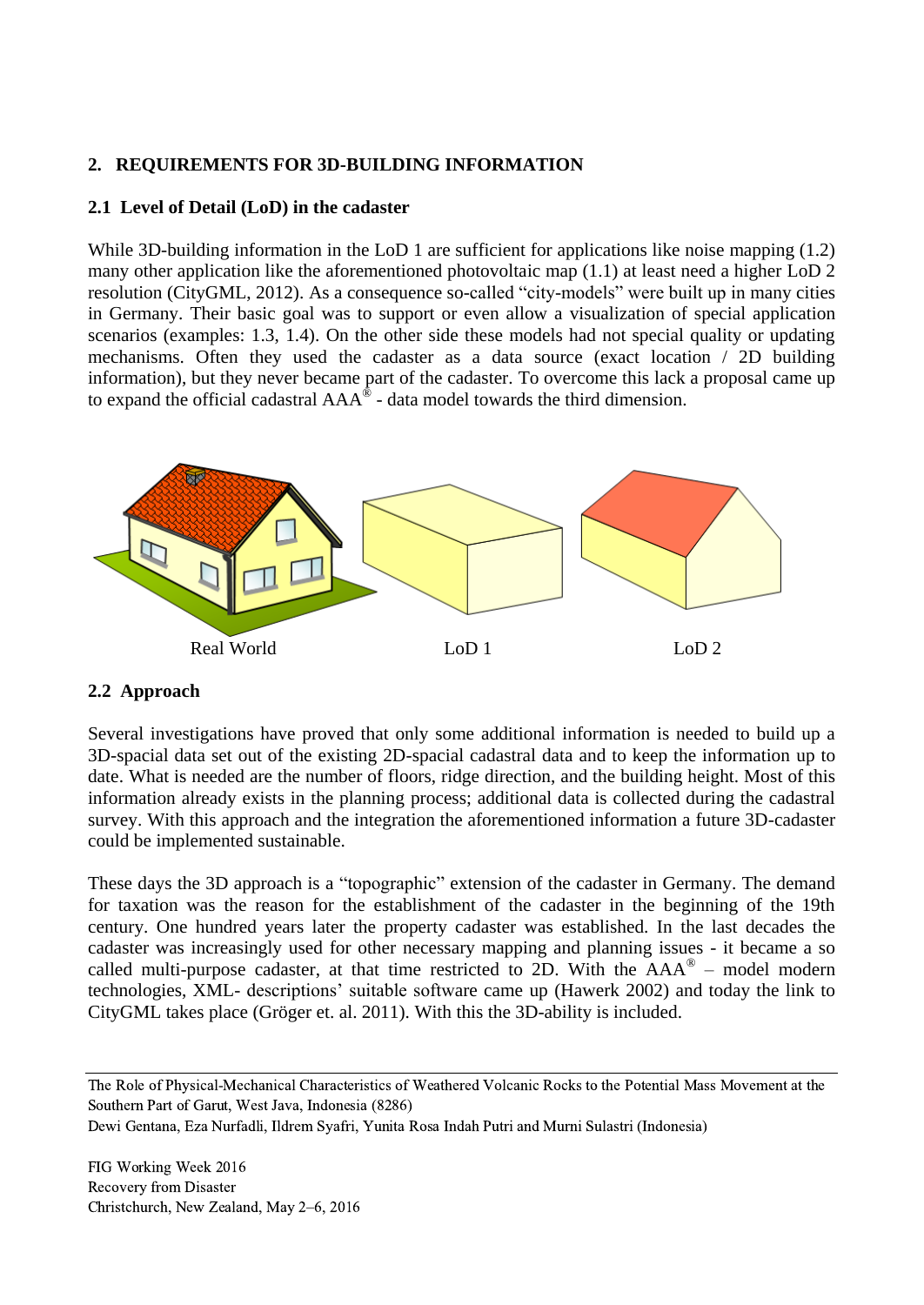

City model, Recklinghausen 3D-spatial data, Recklinghausen

The pictures above show the additional contents of a city model compared to 3D-spatial data. While city models often based on visualization, the AAA® -3D-spatial data are focusing on analysis. After the implementation of AAA® -3D-spatial data, city models might be developed automatically as cadastral applications.

## **3. STANDARDS**

## **3.1 CityGML-Profiles and AAA® -3D-spatial data**

The following step by step approach is applied to realize nationwide 3D-geodata set in Germany:

### 3.1.1 Interim solution CityGML-Profiles

Already today, there is a demand for 3D spatial information. The currently used  $AAA^{\circ}$ -data model (version 6) is not able to store and to provide the expected 3D-information. The expanded  $AAA^{\circ}$ version 7.0 will not be available before 2018 all over Germany.

Therefore the existing OGC standard CityGML (Groeger et al. 2012) for the representation and exchange of 3D- information is used. In March 2012, CityGML 2.0 was published as an international standard by the Open Geospatial Consortium (OGC). To realize the above-mentioned interim solution profiles were created from GML and CityGML taking into account the needs of 3D spatial information of the cadastral and surveying administration. As a result, the classes, attributes and values have been reduced to the maximum extent permitted by the product definition (Gerschwitz et al. 2011).

The Role of Physical-Mechanical Characteristics of Weathered Volcanic Rocks to the Potential Mass Movement at the Southern Part of Garut, West Java, Indonesia (8286)

Dewi Gentana, Eza Nurfadli, Ildrem Syafri, Yunita Rosa Indah Putri and Murni Sulastri (Indonesia)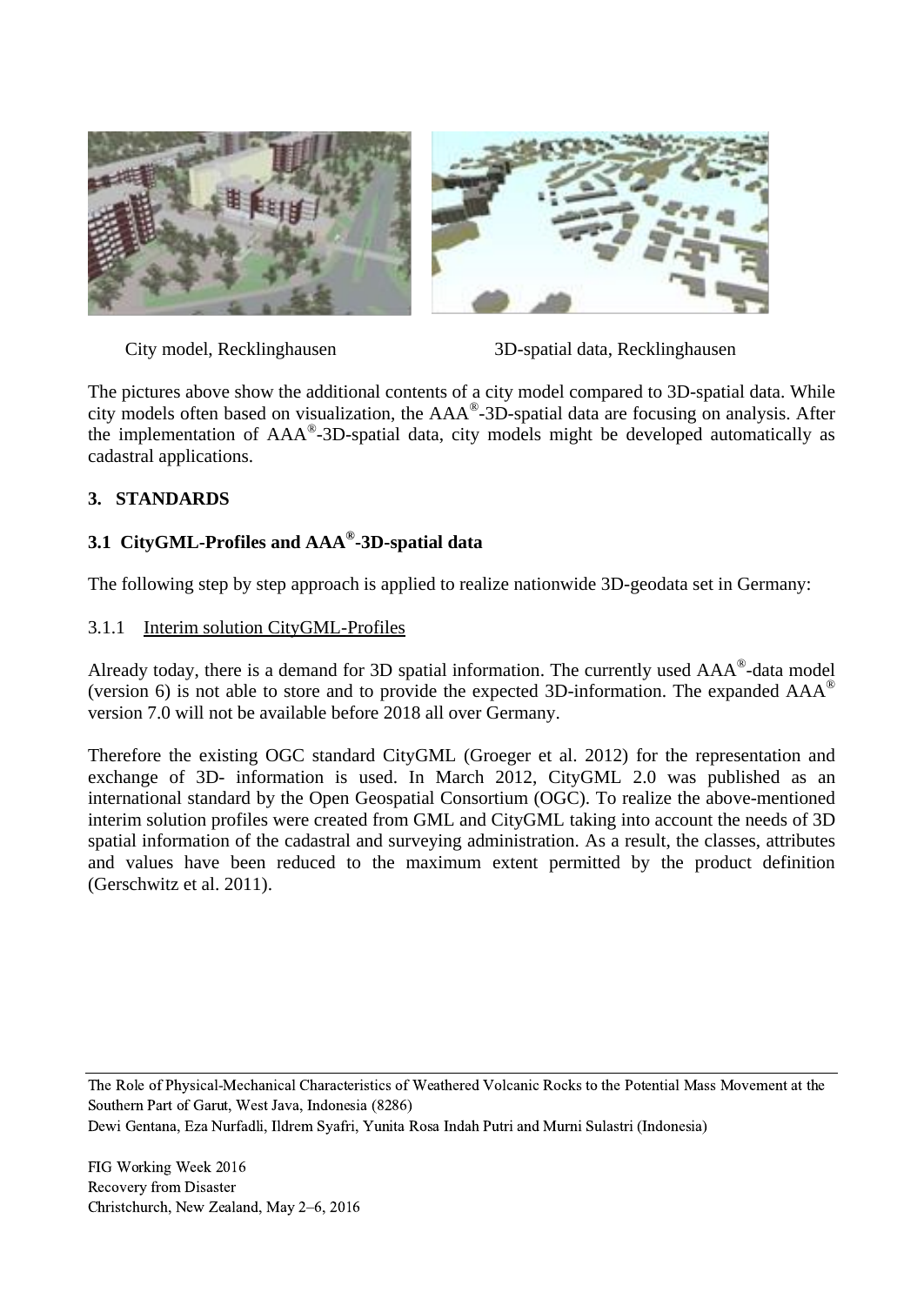

The diagrams above show that the  $AdV<sup>1</sup>$  - profile uses only parts of the CityGML-schema, especially mandatory requirements and quality indicators<sup>2</sup>. The profiles are logical restrictions to CityGML-schema.

The updating process of the described interim solution will be done by reprocessing of the existing / original data. An object based actualization does not exist yet.

### 3.1.2 3D-spatial data in the AAA-concept

The  $AAA^{\circ}$ - concept is national standard for official spatial information in Germany. It was built up completely by specialization of international standards (AdV 2008). The AAA®-schema is a GMLapplication schema which represent the national standard for geospatial data of the surveying and cadastral administration in Germany. The model and external schema are completely embedded in existing standards of ISO and OGC



 $AAA^{\circ}$ - embedding existing international standards (AdV 2008)<sup>2</sup>

 $\overline{\phantom{a}}$  $2$  NAS = exchange interface, Objektkatalog = feature catalogue, Anwendungsschema= application schema

The Role of Physical-Mechanical Characteristics of Weathered Volcanic Rocks to the Potential Mass Movement at the Southern Part of Garut, West Java, Indonesia (8286)

Dewi Gentana, Eza Nurfadli, Ildrem Syafri, Yunita Rosa Indah Putri and Murni Sulastri (Indonesia)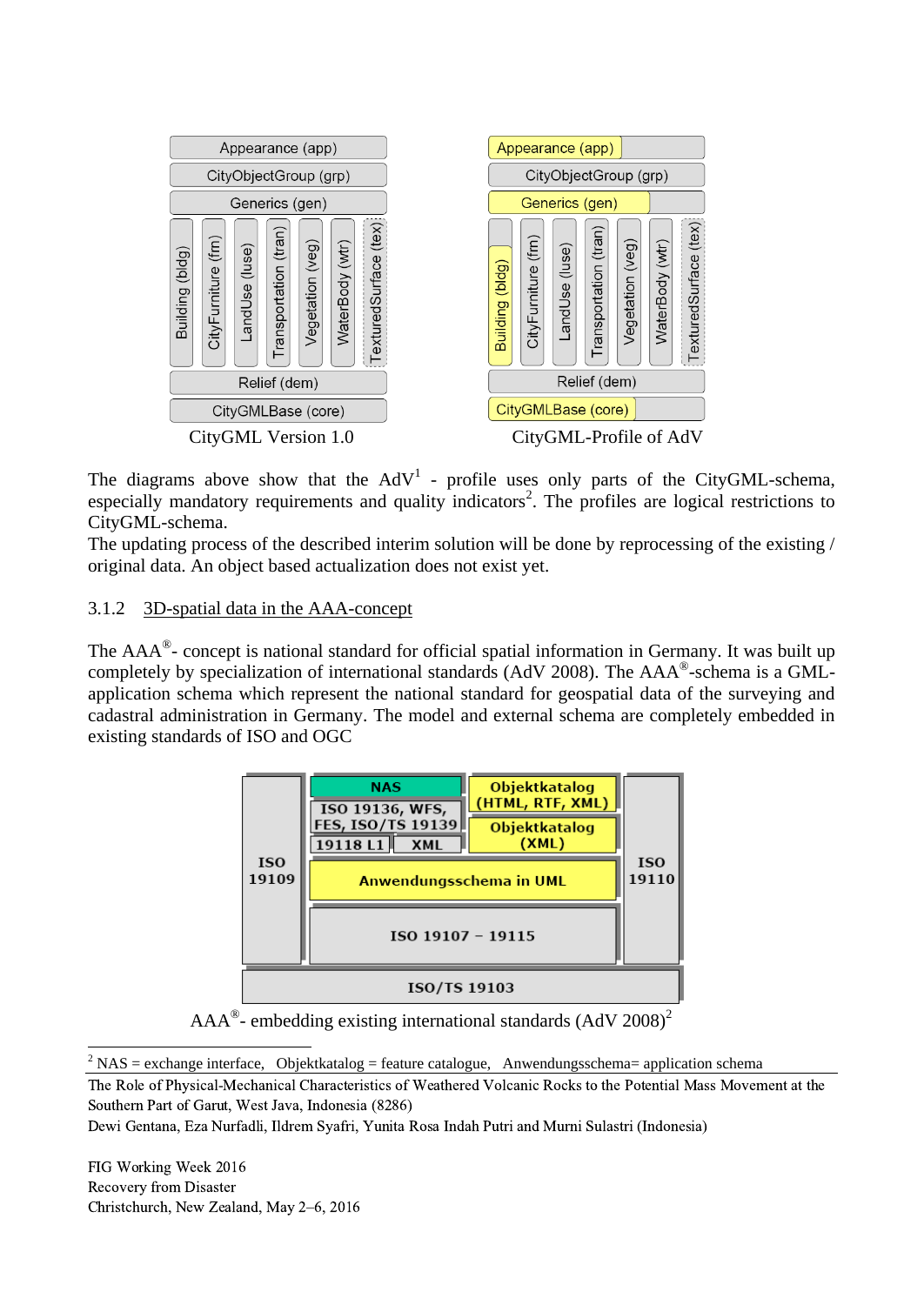According to size (number of citizens) Recklinghausen is the biggest county district in Germany and therefore comparable to a city like Cologne. In 2011 about 1,600 cadastral surveys took place with respect to buildings. For Recklinghausen, as in general for

the German cadaster with over 50 million buildings, it is therefore of fundamental interest to store actual 3Dbuilding information conform to the AAA®- standard and consistent to 2D- and 3D-cadastral object information (in general: 2D-property building layer identical to 3D building footprint) - the so called "vertical integration concept".

This "vertical integration concept" takes into account the source of the data and the production process. The "legal" 2D-property building layer as a major cadastral information is merged with the 3 dimension from laser scan as a topographic source. The result is a "legal" 3D-building model.



It defines the  $AdV<sup>3</sup>$  product "3D building model". As a consequence,

the demand, especially of the economy, for official (administrative) 3D-building information could be fulfilled. In addition this data participates in the existing national and international spatial data infrastructure (SDI), for example through simple export to the defined INSPIRE topics.

In contrast to CityGML, which is designed as an external interchange format and for the easy use of 3D-data, the AAA® - concept defines a standard: application schema, feature catalogue and exchange interface.

### **3.2 Modeling aspects**

### 3.2.1 Basic schema

The AAA<sup>®</sup>-schema is logically divided into several packages, essentially into the thematic independent basic schema and the thematic schema, which is based on the basic schema. 3Dclasses, which are necessary, are integrated into  $AAA^{\circ}$ -schema in 3 new packages:

- AAA\_SpatialSchema 3D,
- AAA\_Unabhaengige Geometrie 3D,
- AAA\_Praesentationsobjekte 3D

The package "AAA\_SpatialSchema 3D" contains additional information of the existing AAA®schema in accordance with the specifications for 3-dimensional objects of the ISO-norm "191XX".

Dewi Gentana, Eza Nurfadli, Ildrem Syafri, Yunita Rosa Indah Putri and Murni Sulastri (Indonesia)

 $\overline{\phantom{a}}$  $3$  AdV = Official German Survey Administration

The Role of Physical-Mechanical Characteristics of Weathered Volcanic Rocks to the Potential Mass Movement at the Southern Part of Garut, West Java, Indonesia (8286)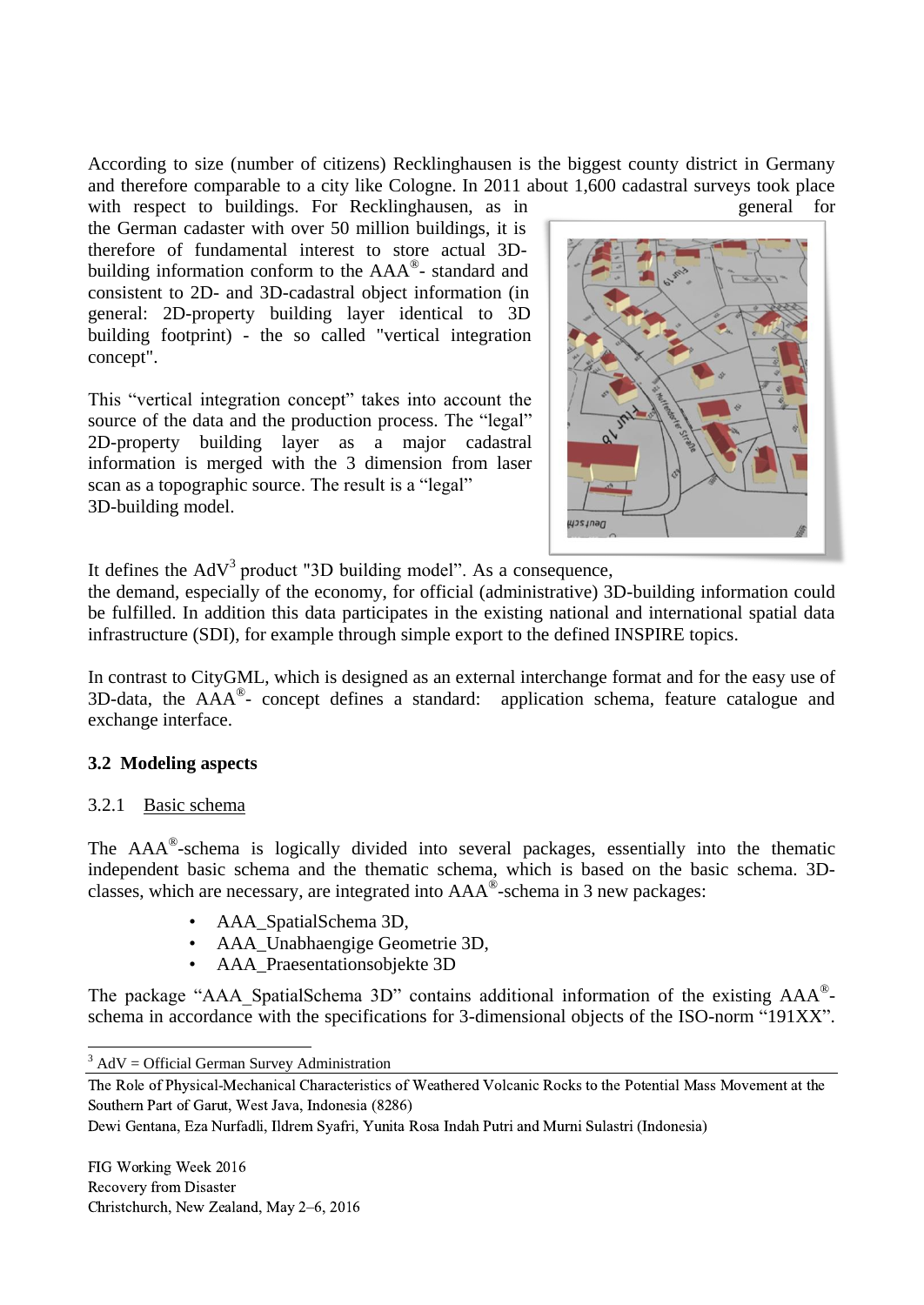The package "AAA\_Unabhaengige Geometrie 3D" provides all necessary geometric shapes (dot, line and surface) for the  $AAA^{\overline{\otimes}-3}D$ - schema objects with independent geometry. In the package "AAA Praesentationsobjekte 3D" the modeling of presentation objects is described.

#### 3.2.2 Thematic schema

The AAA®-application schema defines object classes for storing 3D-information: The 2D-classes "AX\_Gebaeude" and "AX\_Bauteil" as well as the 3D-class "AX\_Bauteil3D" have a common upper class "AX\_Gebaeude\_Kerndaten". The multiface possibilities of occurrence of geometry of 3Dobjects in "AU\_Geometrie\_3D" are limited by constraints.

The storage of quality information is an important part in the German cadaster. Therefore information of quality is modeled conform to ISO-19115 - Metadata. Furthermore the relevant modeling in the INSPIRE<sup>4</sup>-building-topic was considered, which also requires quality information, especially the source of data. As a consequence it will be possible to provide semantics match between the AAA®-model and INSPIRE. This allows the realization of the exchange and conversion of data. The INSPIRE data model, especially the profile extended3D, is one special profile of CityGML, in a similar way to the AAA®-3D-expansion.



Specification to the building 3D"/AAA®- schema

 $\overline{\phantom{a}}$ <sup>4</sup> Infrastructure for Spatial Information in Europe: A European Directive, see http://inspire.jrc.ec.europa.eu/

The Role of Physical-Mechanical Characteristics of Weathered Volcanic Rocks to the Potential Mass Movement at the Southern Part of Garut, West Java, Indonesia (8286)

Dewi Gentana, Eza Nurfadli, Ildrem Syafri, Yunita Rosa Indah Putri and Murni Sulastri (Indonesia)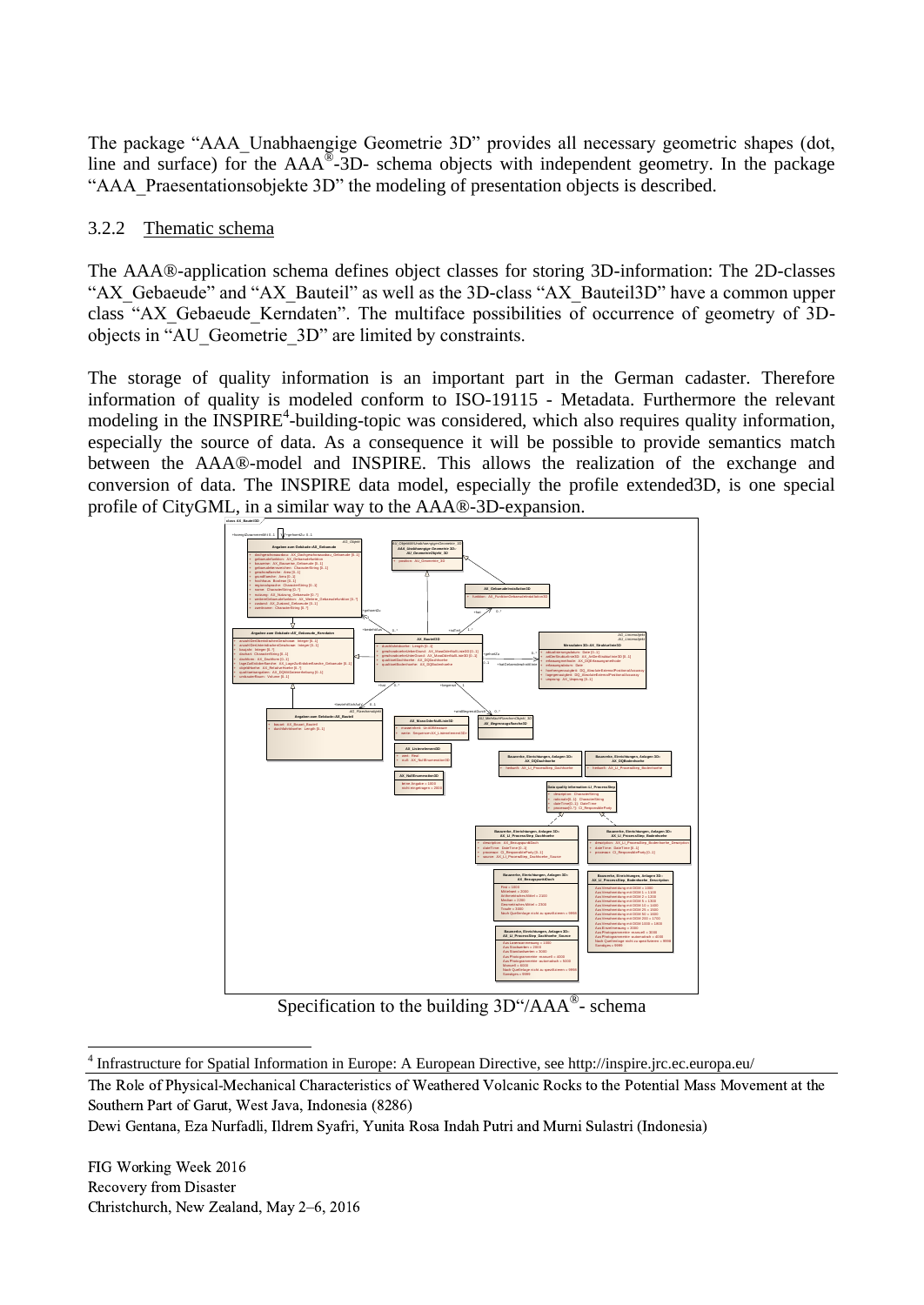"The 3D-building model of the AdV describes buildings in terms of the cadastral view as well as for topographic surveying (LoD 1-3, chapter 2). It does not take into account the modeling of interior rooms (LoD 4), or city topography. The 3D-building is an expansion of the "Hausumringe" (hose foot prints) in the third dimension, accumulated with attributes of associated cadastral 2Dobjects. Currently the product standard describes building resolutions conform to LoD 1 and LoD 2 (Gruber, U., 2011).

### **4. The fourth dimension (Time Component)**

Traditionally, in the German cadastre every change of a parcel (e.g. subdivision) is documented by surveying sketches and textual documentations. The development of the cadastral map is continuously monitored and every change over time can be restored in case of cadastral disputed, but usually using non-digital paper documents. Therefore, modern possibilities for inquiries were also a technical requirement for the AAA®- standard. Besides this more internal cadastral use-case there are lots of further requirements for the time-related cadastral information, such as:

- Monitoring the development of cities and villages over time
- Statistic of changes of land use and land cover
- Planning purposes
- Historical archiving
- Monitoring cultural heritage.

The AAA®-data model requires for each object a unique identifier together with a designated time stamp for creation and deletion of an object. However, once an object has to be deleted during an updating process the object will not be physically removed from the data base. Only the life cycle of the thematic relevance has ended, but not the existence of the object as an instance. A "deleted" object is then considered the as a historical information which can be easily distinguished from the actual information. Sometimes there are changes of an object which do not require the deletion of the object (e.g. only a name of the person changes). In that case also the different versions of an object can be stored. Within the AAA®-data model this approach is therefore called "versioning concept". Since every object carries life cycle information the storage of historical objects and versions of objects is not limited to any specific object type.

Within the AAA®-data model this approach is used for providing historical information as well as for the incremental updating of secondary used information systems.

## **5. CONCLUSIONS**

## **5.1 Availability of LoD 1 und LoD 2 in Germany**

Due to the constitutional responsibility of surveying and mapping the responsibility for cadastral data is on the state level. As mentioned above the [Working](http://dict.leo.org/ende?lp=ende&p=DOKJAA&search=Working&trestr=0x8001) [Committee](http://dict.leo.org/ende?lp=ende&p=DOKJAA&search=Committee&trestr=0x8001) [of](http://dict.leo.org/ende?lp=ende&p=DOKJAA&search=of&trestr=0x8001) [the](http://dict.leo.org/ende?lp=ende&p=DOKJAA&search=the&trestr=0x8001) [Surveying](http://dict.leo.org/ende?lp=ende&p=DOKJAA&search=Surveying&trestr=0x8001) [Authorities](http://dict.leo.org/ende?lp=ende&p=DOKJAA&search=Authorities&trestr=0x8001) [of](http://dict.leo.org/ende?lp=ende&p=DOKJAA&search=of&trestr=0x8001) [the](http://dict.leo.org/ende?lp=ende&p=DOKJAA&search=the&trestr=0x8001) [States](http://dict.leo.org/ende?lp=ende&p=DOKJAA&search=States&trestr=0x8001) [of](http://dict.leo.org/ende?lp=ende&p=DOKJAA&search=of&trestr=0x8001) [the](http://dict.leo.org/ende?lp=ende&p=DOKJAA&search=the&trestr=0x8001) [Federal](http://dict.leo.org/ende?lp=ende&p=DOKJAA&search=Federal&trestr=0x8001) [Republic](http://dict.leo.org/ende?lp=ende&p=DOKJAA&search=Republic&trestr=0x8001) [of](http://dict.leo.org/ende?lp=ende&p=DOKJAA&search=of&trestr=0x8001) [Germany](http://dict.leo.org/ende?lp=ende&p=DOKJAA&search=Germany&trestr=0x8001) (AdV) defines nationwide cadastral standards. In addition a nationwide access point was established in North Rhine-Westphalia to distribute about 21

The Role of Physical-Mechanical Characteristics of Weathered Volcanic Rocks to the Potential Mass Movement at the Southern Part of Garut, West Java, Indonesia (8286)

Dewi Gentana, Eza Nurfadli, Ildrem Syafri, Yunita Rosa Indah Putri and Murni Sulastri (Indonesia)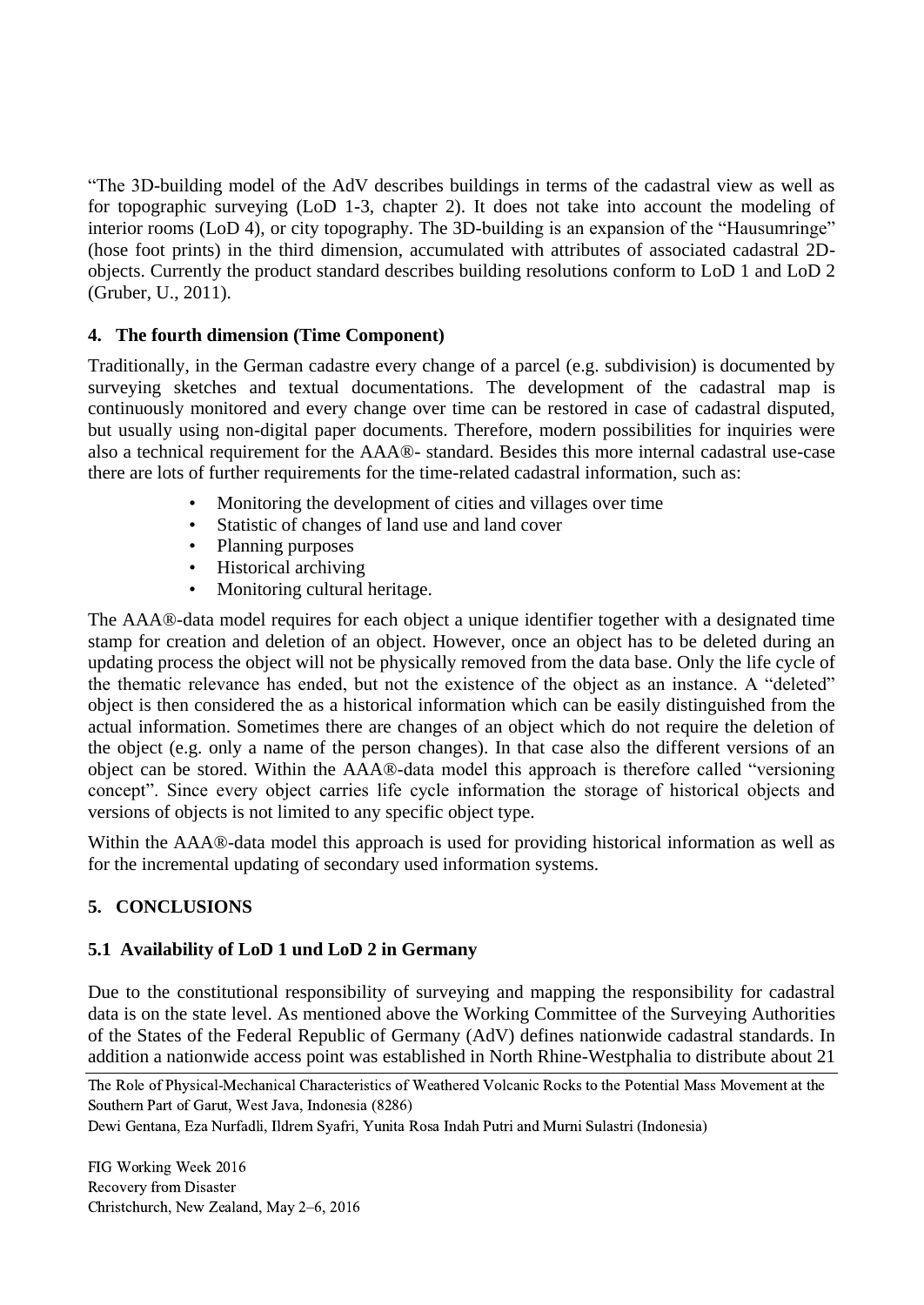million house coordinates (coordinates of buildings with an official address), about 50 million 2D- "Hausumringe" (house foot prints), LoD 1 and LoD 2 - data for Germany (for more information: [www.adv-online.de\)](http://www.adv-online.de/).

#### **5.2 4D – The Time Component**

Economy, science and administration have an increasing demand for official multi-dimensional spatial information (4D-geodata) as a base for multiple applications. The surveying and mapping administration in Germany has accepted this demand as a challenge to develop and realize sustainable conceptions for 4D-geodata, focusing on quick and economic solutions. In this context, national and international standards, infrastructures and activities had to be considered. The German AAA® cadaster standard takes into account the international standardization of ISO and OGC to include 4D-geodata as an economic solution for guidance and continuation.

### **REFERENCES**

**AdV, 2008**. Working Committee of the Surveying Authorities of the States of the Federal Republic of Germany: GeoInfoDok (ALKIS®) main document Version 6.0

**AdV (2008)**: Preliminary report "Digital Surface Models, architectural models" of the working groups "Geotopography" and "cadastre" for 120th Committee sessions of the Working Committee of the Surveying Authorities of the States of the Federal Republic of Germany on 10 to 11 September 2008.

**AdV (2009)**: Final minutes of the 121st Committee sessions of the Working Committee of the Surveying Authorities of the States of the Federal Republic of Germany of 9 to 10th September 2009.

**BImSchG (2012)**: Law to protect against harmful effects of air pollution, noise, vibration and similar phenomena, as amended by the 03.15.1974 26.9.2002, as last amended by Article 2 of G v. 06/27/2012. (Gesetz zum Schutz vor schädlichen Umwelteinwirkungen durch Luftverunreinigungen, Geräusche, Erschütterungen und ähnliche Vorgänge, vom 15.3.1974 i.d.F. vom 26.9.2002, zuletzt geändert durch Art. 2 G v. 27.6.2012)

**Gerschwitz, A., Gruber, U., Schlüter, S.:** Die dritte Dimension im ALKIS® . In: Kummer, K. & Frankenberger, J. (Hrsg.): Das deutsche Vermessungs- und Geoinformationswesen 2012. Wichmann Verlag, Berlin/Offenbach, 279-310. 2011

**Gröger, G., Kolbe, T. H., Nagel, C., Häfele, K.-H. (Hrsg.) 2012**, OGC City Geography Markup Language (CityGML), Encoding Standard, Version 2.0, OGC Doc No. 12-019, Open Geospatial Consortium, 2012.

The Role of Physical-Mechanical Characteristics of Weathered Volcanic Rocks to the Potential Mass Movement at the Southern Part of Garut, West Java, Indonesia (8286)

Dewi Gentana, Eza Nurfadli, Ildrem Syafri, Yunita Rosa Indah Putri and Murni Sulastri (Indonesia)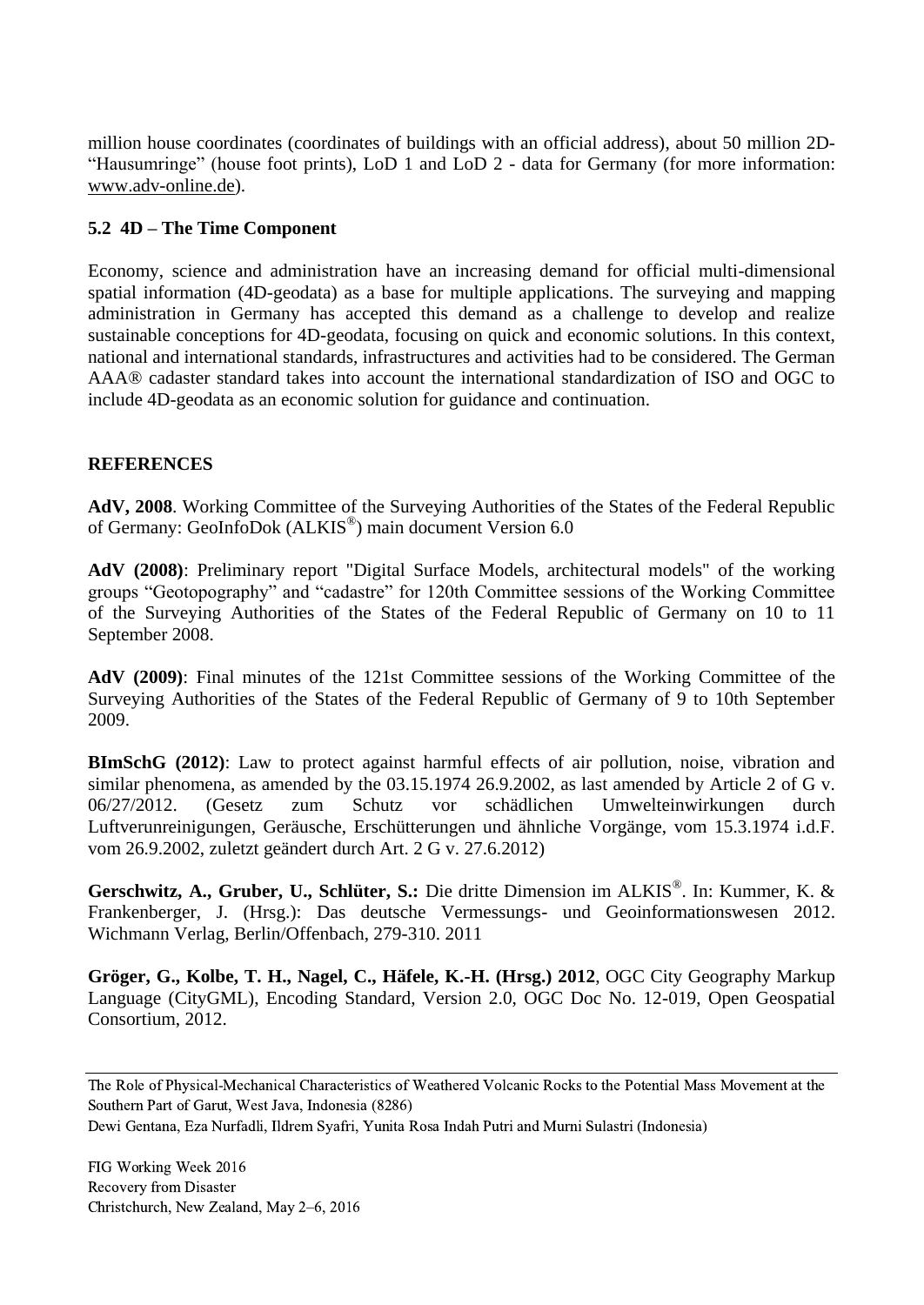**Gruber, U.:** Die dritte Dimension im amtlichen Vermessungswesen Deutschlands. In: Löwner, M.- O. Hillen, F. und Wohlfahrt, R. (Hrsg.): Geoinformatics "Mobility and Environment" 2012. Proceedings of "Geoinformation conference 2012" of 28-30.03.2012, Braunschweig, p. 303-309, 2012.

**HAWERK, Winfried:** Cadastre 2020 – New Trends in Germany's Cadastre **?!**, FIG XXII International Congress, Washington, D.C. USA, April 19-26 2002

**INSPIRE Thematic Working Group Building, 2012**, D2.8.III.2 Data Specification on Building – Draft Guidelines. Version 3.0rc3.

**Oestereich, Marco:** Das 3D-Gebäudemodelle im Level of Detail 2 des Landes NRW, NÖV 1/2014

**Riecken, J., Seifert, M.:** Challenges for the multi purpose cadastre, FIG Working Week 2012

**SIG 3D (2012)**, Quality concept: [http://www.sig3d.org/index.php?catid=2&themaid=8777960,](http://www.sig3d.org/index.php?catid=2&themaid=8777960) Last visit at 11.12.2012

### **BIOGRAPHICAL NOTES**

**Ulrich Gruber** is working for the county of Recklinghausen, Germany. From 2002, Ulrich Gruber is member of the Special Interest Group 3D (SIG 3D) of the Spatial Data Infrastructure of Germany (GDI-DE). He is chair of the working group "ALKIS® 3D", member of the working group "CITYGML" and vice chair for the aforementioned SIG 3D. Since 2009, Ulrich Gruber is chair of the ALKIS® -department of Recklinghausen and in addition responsible for 3D- spatial information in the county. He is member of the group "3D building models" of the Surveying Authorities of the States of the Federal Republic of Germany (AdV) and is actively working on the development of the  $AAA^{\circledR}$  - standard, version 7.0. Ulrich Gruber is a member of the DVW eV - Society for Geodesy, Geoinformation and Land Management in Germany and member of the working group "Geoinformation".

**Dr. Jens Riecken** works for the Cadastral and Surveying and Mapping Administration of North-Rhine Westphalia. Jens Riecken was one of the main actors in the SDI developments and was member of several state and federal working groups and the EU expert group INSPIRE. From 2008 on, when the Surveying and Mapping Agency of North-Rhine Westphalia became the department "GEObasis.nrw" in the Cologne District Government, Jens Riecken was chair of "Data Standards, Geodetic Reference". He was in charge for the standardization of spatial information (especially cadastral information) and in addition for the realization of the geodetic reference. From 2010 on he was working for two years in the Ministry of Interior of North-Rheine Westphalia. He was responsible for GIS-developments and products. Jens Riecken is Vice-President of the DVW eV in Germany - the Society for Geodesy, Geoinformation and Land Management and represents Germany in CLGE.

The Role of Physical-Mechanical Characteristics of Weathered Volcanic Rocks to the Potential Mass Movement at the Southern Part of Garut, West Java, Indonesia (8286)

Dewi Gentana, Eza Nurfadli, Ildrem Syafri, Yunita Rosa Indah Putri and Murni Sulastri (Indonesia)